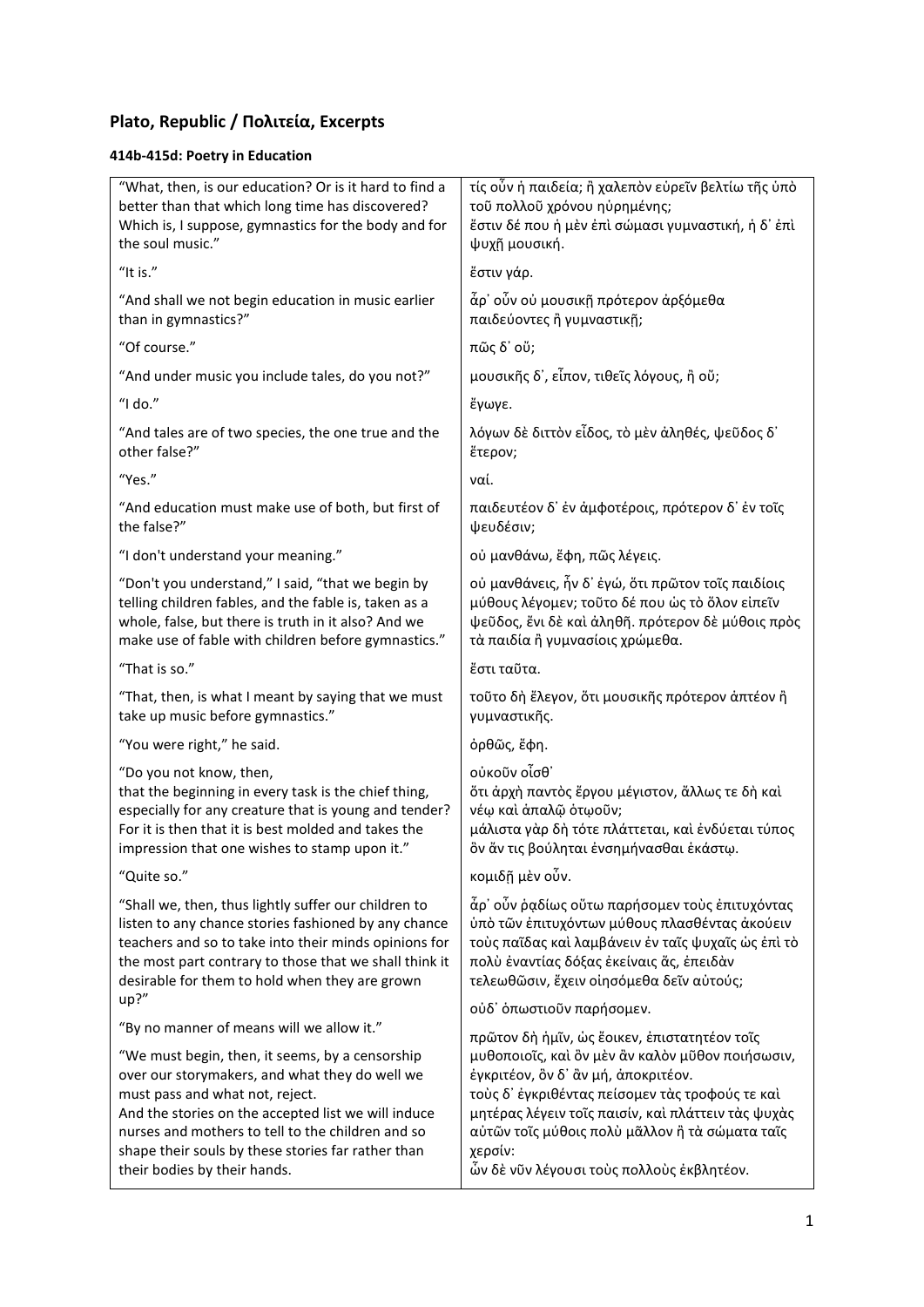| But most of the stories they now tell we must                                                                                                                                                                                                                                                                                                                                                                                                                                                                                                                                                                                                                                                                                                                                                                                                  | ποίους δή; ἔφη.                                                                                                                                                                                                                                                                                                                                                                                                                                                                                                                                                                             |
|------------------------------------------------------------------------------------------------------------------------------------------------------------------------------------------------------------------------------------------------------------------------------------------------------------------------------------------------------------------------------------------------------------------------------------------------------------------------------------------------------------------------------------------------------------------------------------------------------------------------------------------------------------------------------------------------------------------------------------------------------------------------------------------------------------------------------------------------|---------------------------------------------------------------------------------------------------------------------------------------------------------------------------------------------------------------------------------------------------------------------------------------------------------------------------------------------------------------------------------------------------------------------------------------------------------------------------------------------------------------------------------------------------------------------------------------------|
| reject."                                                                                                                                                                                                                                                                                                                                                                                                                                                                                                                                                                                                                                                                                                                                                                                                                                       | έν τοῖς μείζοσιν, ἦν δ' ἐγώ, μύθοις ὀψόμεθα καὶ                                                                                                                                                                                                                                                                                                                                                                                                                                                                                                                                             |
| "What sort of stories?" he said.                                                                                                                                                                                                                                                                                                                                                                                                                                                                                                                                                                                                                                                                                                                                                                                                               | τοὺς ἐλάττους. δεῖ γὰρ δὴ τὸν αὐτὸν τύπον εἶναι καὶ<br>ταύτον δύνασθαι τούς τε μείζους και τους έλάττους.<br>ἢ οὐκ οἴει;                                                                                                                                                                                                                                                                                                                                                                                                                                                                    |
| "The example of the greater stories," I said, "will<br>show us the lesser also. For surely the pattern must                                                                                                                                                                                                                                                                                                                                                                                                                                                                                                                                                                                                                                                                                                                                    |                                                                                                                                                                                                                                                                                                                                                                                                                                                                                                                                                                                             |
| be the same and the greater and the less must have<br>a like tendency. Don't you think so?"                                                                                                                                                                                                                                                                                                                                                                                                                                                                                                                                                                                                                                                                                                                                                    | έγωγ', έφη: άλλ' ούκ έννοῶ οὐδὲ τοὺς μείζους τίνας<br>λέγεις.                                                                                                                                                                                                                                                                                                                                                                                                                                                                                                                               |
| "I do," he said; "but I don't apprehend which you<br>mean by the greater, either."                                                                                                                                                                                                                                                                                                                                                                                                                                                                                                                                                                                                                                                                                                                                                             | οὓς Ήσίοδός τε, εἶπον, καὶ Όμηρος ἡμῖν ἐλεγέτην<br>καὶ οἱ ἄλλοι ποιηταί.                                                                                                                                                                                                                                                                                                                                                                                                                                                                                                                    |
| "Those," I said, "that Hesiod and Homer and the<br>other poets related.                                                                                                                                                                                                                                                                                                                                                                                                                                                                                                                                                                                                                                                                                                                                                                        | οὗτοι γάρ που μύθους τοῖς ἀνθρώποις ψευδεῖς<br>συντιθέντες ἔλεγόν τε καὶ λέγουσι.                                                                                                                                                                                                                                                                                                                                                                                                                                                                                                           |
| These, methinks, composed false stories which they<br>told and still tell to mankind."                                                                                                                                                                                                                                                                                                                                                                                                                                                                                                                                                                                                                                                                                                                                                         | ποίους δή, ἦ δ' ὄς,<br>καὶ τί αὐτῶν μεμφόμενος λέγεις;                                                                                                                                                                                                                                                                                                                                                                                                                                                                                                                                      |
| "Of what sort?" he said;<br>"and what in them do you find fault?"                                                                                                                                                                                                                                                                                                                                                                                                                                                                                                                                                                                                                                                                                                                                                                              | ὄπερ, ἦν δ' ἐγώ, χρὴ καὶ πρῶτον καὶ μάλιστα<br>μέμφεσθαι, ἄλλως τε καὶ ἐάν τις μὴ καλῶς                                                                                                                                                                                                                                                                                                                                                                                                                                                                                                     |
| "With that," I said, "which one ought first and chiefly<br>to blame, especially if the lie is not a pretty one."                                                                                                                                                                                                                                                                                                                                                                                                                                                                                                                                                                                                                                                                                                                               | ψεύδηται.<br>τί τοῦτο;                                                                                                                                                                                                                                                                                                                                                                                                                                                                                                                                                                      |
| "What is that?"                                                                                                                                                                                                                                                                                                                                                                                                                                                                                                                                                                                                                                                                                                                                                                                                                                | ὄταν εἰκάζη τις κακῶς οὐσίαν τῷ λόγῳ, περὶ θεῶν τε                                                                                                                                                                                                                                                                                                                                                                                                                                                                                                                                          |
| "When anyone images badly in his speech the true<br>nature of gods and heroes, like a painter whose                                                                                                                                                                                                                                                                                                                                                                                                                                                                                                                                                                                                                                                                                                                                            | καὶ ἡρώων οἶοί εἰσιν, ὥσπερ γραφεὺς μηδὲν<br>έοικότα γράφων οἷς ἂν ὄμοια βουληθῆ γράψαι.<br>καὶ γάρ, ἔφη, ὀρθῶς ἔχει τά γε τοιαῦτα μέμφεσθαι.<br>άλλὰ πῶς δὴ λέγομεν                                                                                                                                                                                                                                                                                                                                                                                                                        |
| portraits bear no resemblance to his models."                                                                                                                                                                                                                                                                                                                                                                                                                                                                                                                                                                                                                                                                                                                                                                                                  |                                                                                                                                                                                                                                                                                                                                                                                                                                                                                                                                                                                             |
| "It is certainly right to condemn things like that," he<br>said; "but just what do we mean                                                                                                                                                                                                                                                                                                                                                                                                                                                                                                                                                                                                                                                                                                                                                     | καὶ ποῖα;                                                                                                                                                                                                                                                                                                                                                                                                                                                                                                                                                                                   |
| and what particular things?"<br>"There is, first of all," I said, "the greatest lie about<br>the things of greatest concernment,<br>which was no pretty invention of him who told how<br>Uranus did what Hesiod says he did to Cronos, and<br>how Cronos in turn took his revenge;<br>and then there are the doings and sufferings of<br>Cronos at the hands of his son. Even if they were<br>true I should not think that they ought to be thus<br>lightly told to thoughtless young persons. But the<br>best way would be to bury them in silence, and if<br>there were some necessity for relating them, that<br>only a very small audience should be admitted under<br>pledge of secrecy and after sacrificing, not a pig, but<br>some huge and unprocurable victim, to the end that<br>as few as possible should have heard these tales." | πρῶτον μέν, ἦν δ' ἐγώ, τὸ μέγιστον καὶ περὶ τῶν<br>μεγίστων ψεῦδος ὁ εἰπὼν<br>ού καλῶς έψεύσατο ως Ούρανός τε ήργάσατο ἅ<br>φησι δρᾶσαι αὐτὸν Ἡσίοδος, ὅ τε αὖ Κρόνος ὡς<br>έτιμωρήσατο αύτόν.<br>τὰ δὲ δὴ τοῦ Κρόνου ἔργα καὶ πάθη ὑπὸ τοῦ ὑέος,<br>οὐδ' ἂν εἰ ἦν ἀληθῆ ὤμην δεῖν ῥαδίως οὕτως<br>λέγεσθαι πρὸς ἄφρονάς τε καὶ νέους,<br>άλλὰ μάλιστα μὲν σιγᾶσθαι,<br>εἰ δὲ ἀνάγκη τις ἦν λέγειν,<br>δι' άπορρήτων άκούειν ως όλιγίστους,<br>θυσαμένους οὐ χοῖρον ἀλλά τι μέγα<br>καὶ ἄπορον θῦμα,<br>ὄπως ὅτι ἐλαχίστοις συνέβη άκοῦσαι.<br>καὶ γάρ, ἦ δ' ὅς, οὗτοί γε οἱ λόγοι χαλεποί. |
| "Why, yes," said he, "such stories are hard sayings."                                                                                                                                                                                                                                                                                                                                                                                                                                                                                                                                                                                                                                                                                                                                                                                          | καὶ οὐ λεκτέοι γ', ἔφην, ὦ Ἀδείμαντε,                                                                                                                                                                                                                                                                                                                                                                                                                                                                                                                                                       |
| "Yes, and they are not to be told, Adeimantus,<br>in our city, nor is it to be said in the hearing of a<br>young man, that in doing the utmost wrong he<br>would do nothing to surprise anybody, nor again in<br>punishing his father's wrong-doings to the limit, but<br>would only be following the example of the first and                                                                                                                                                                                                                                                                                                                                                                                                                                                                                                                 | έν τῆ ἡμετέρα πόλει. οὐδὲ λεκτέον νέω ἀκούοντι<br>ώς άδικῶν τὰ ἔσχατα οὐδὲν ἂν θαυμαστὸν ποιοῖ,<br>οὐδ' αὖ<br>άδικοῦντα πατέρα κολάζων παντὶ τρόπῳ, ἀλλὰ<br>δρώη ἂν ὅπερ θεῶν οἱ πρῶτοί<br>τε και μέγιστοι.                                                                                                                                                                                                                                                                                                                                                                                 |
| greatest of the gods."                                                                                                                                                                                                                                                                                                                                                                                                                                                                                                                                                                                                                                                                                                                                                                                                                         | οὐ μὰ τὸν Δία, ἦ δ' ὅς, οὐδὲ αὐτῷ μοι δοκεῖ<br>έπιτήδεια εἶναι λέγειν.                                                                                                                                                                                                                                                                                                                                                                                                                                                                                                                      |
| "No, by heaven," said he, "I do not myself think that<br>they are fit to be told."                                                                                                                                                                                                                                                                                                                                                                                                                                                                                                                                                                                                                                                                                                                                                             | οὐδέ γε, ἦν δ' ἐγώ, τὸ παράπαν ὡς θεοὶ θεοῖς<br>πολεμοῦσί τε καὶ ἐπιβουλεύουσι καὶ                                                                                                                                                                                                                                                                                                                                                                                                                                                                                                          |
| "Neither must we admit at all," said I, "that gods war                                                                                                                                                                                                                                                                                                                                                                                                                                                                                                                                                                                                                                                                                                                                                                                         | $\omega$ $\omega$ $\tau$ $\alpha$ $\omega$ $\lambda$ $\lambda$ $\alpha$ $\lambda$ $\lambda$ $\alpha$ $\beta$ $\lambda$ $\alpha$ $\alpha$ $\lambda$ $\alpha$ $\lambda$ $\alpha$ $\lambda$ $\alpha$                                                                                                                                                                                                                                                                                                                                                                                           |

with gods and plot against one another and

μάχονται—οὐδὲ γὰρ ἀληθῆ—εἴ γε δεῖ ἡμῖν